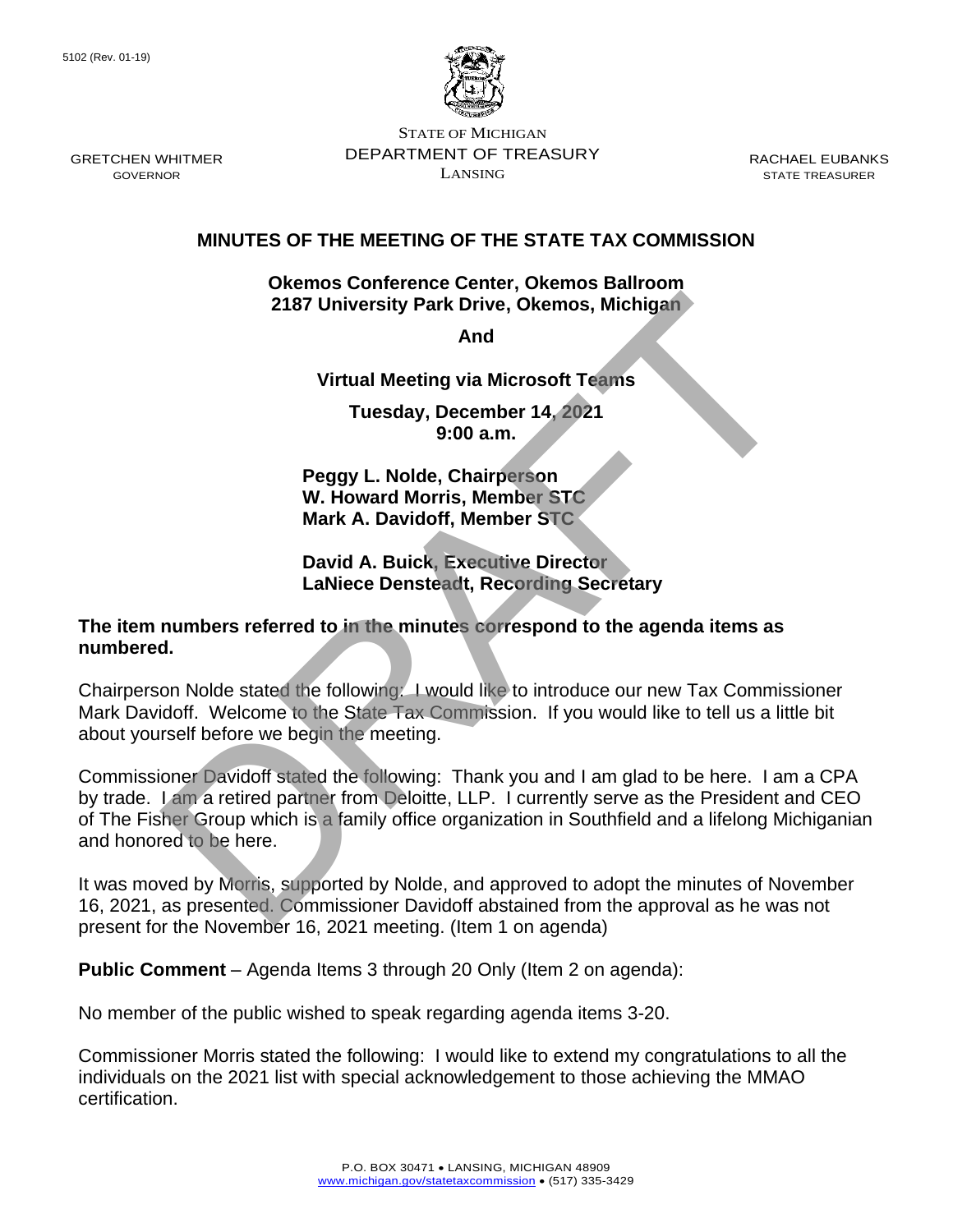Chairperson Nolde stated the following: I as well would like to congratulate everyone. It was a great list and I look forward to seeing the MCAT's moving up and everyone else advance. Thank you for your participation in assessing and best wishes. Always know you can contact the State Tax Commission if you have questions.

It was moved by Morris, supported by Davidoff, and unanimously approved to recognize students who have successfully completed their course work during the 2021 year and have passed the State Tax Commission (STC) examinations with a score of 75% or higher. (Item 3 on agenda)

The STC recognized the following 176 Michigan Certified Assessing Technicians:

Leatrice Lyons **April MacKinnon** Ila Mae Mahon

Benjamin Albin Khiela Alpers Armanda Alvarez Brian Anklam **Ammnuel Ashame** Tracy Bagley Chanel Jenkins Baldwin Melissa Bardecki Susan M. Barkley **Jason Barra National Barbara Battle Mindy Becker** Sarah Behmlander **Drew Benson** Maley Bizek Terri L. Blake Amanda Bloom Nicole Bonenfant Raymond Borregard **Alexa H. Bowman** John Bowman Ginni Braddy Stanley Bragg, Jr. Sandra S. Brewbaker Brendan Bronson **Duane J. Brown** Tina M. Brown **Zachary Buda Arielle Bullard Eric Bussis** Beth Canaley **Trevon Cannon** Grace Catlin Joanna Coddington Nicole Collins Matt Courser Amy Crank Music Crawford Music Marybeth Dame Nicole Davidson **Jennifer DeLorge** Damon DeShazer Max DeVoogd **Amber Dickerson-Janssens** Tabatha M. Diem Gerald DePeitro **Rocco DiPonio** Kristy Doe Jacquelyn Echols William Edwards Milan Eldred Joseph G. Ferrari Loren Ferreria Jean-Pierre Fowler Tiffany Franklin Falina Freeman Rodney E. Fuller Joseph Fuoco Kashara German Mary Catherine Godvin Ann Golden John A. (Jack) Gosselin John R. Gosselin Sharon D. Gresly **Nancy L. Griwicki** Amanda Grover William Grubb Ruth Grulke Rachel L. Hager Karen Haldeman Kevin M. Hicks Stephanie Hodges Tina Hoenicke Lori Hogston Danielle Hughes Janvier Irafasha Kimberly Jackson Michelle Jenny Jacob Johnson Karrie Johnson Keisha Johnson Jessica Kidder Matt Kirwin Matt Kirwin Joshua Knepper Shawn Knoll Grace Kowalski BethAnn Kozicki Linda Koziol Eric Kubsch Joshua LaBrenz Tobi G. Lake **Katlyn Laurel Communist Communist Communist** Lewandowski Emily Linden **Mona Littlejohn** Brennan Lowry Sheryl Lucas **Angelica Lugo** Kristy Lundewall a<br>
Amanda Alvarez<br>
Albin Khiela Alpers<br>
Amanda Alvarez<br>
Minim Ammunel Ashame<br>
Minim Amanda Alvarez<br>
Tracy Bagley<br>
Minim Badwin<br>
Tracy Bagge and Schar Tracy Bagge and Schar Minim Barkley<br>
Minim Backley<br>
Minim Badwin<br>
Tracy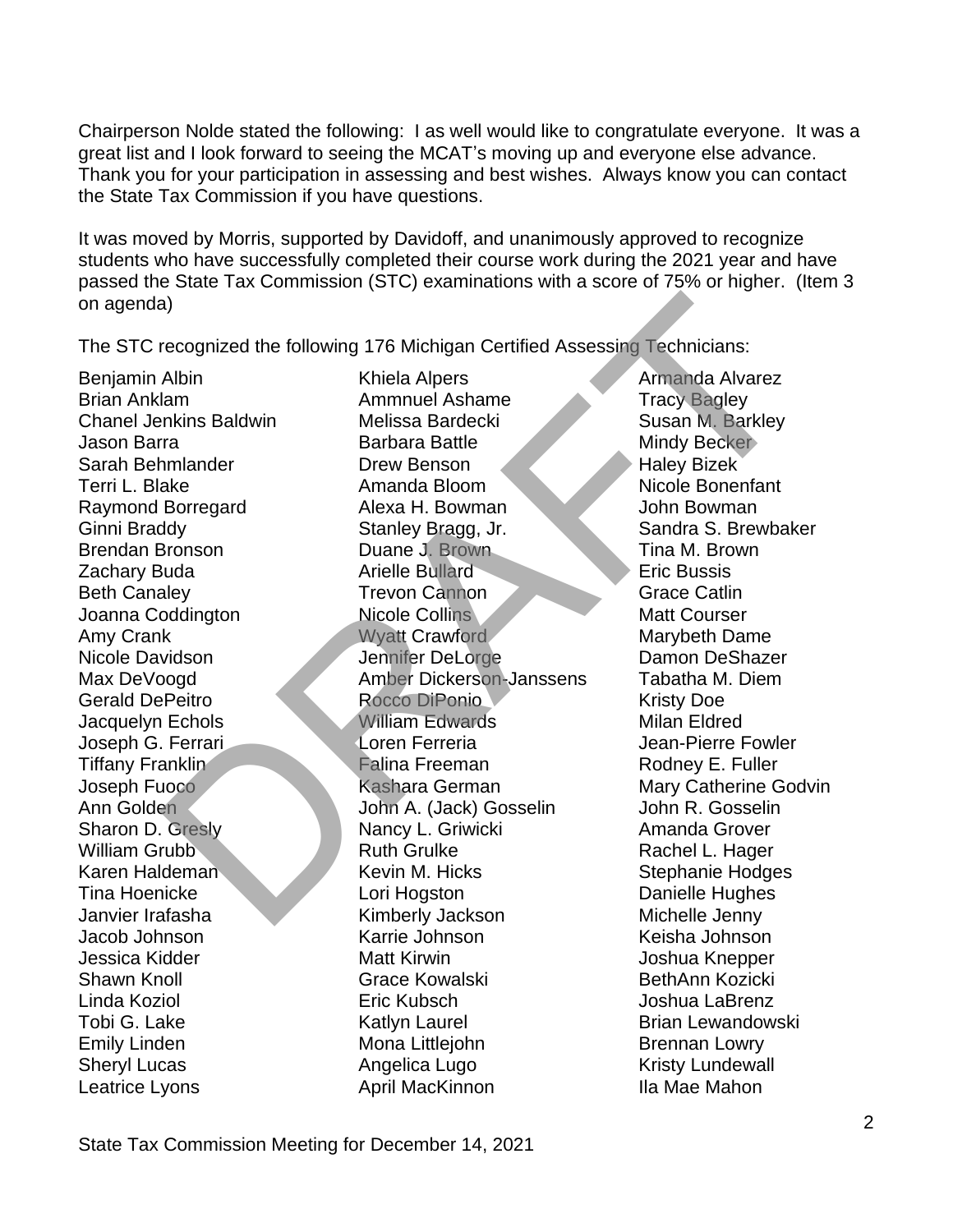Alex Wolff

Sarah Masserant The Mazurkiewicz The Angie McCann Sara McLeery Michelle McCraw Tracie McCune Sabrina McGirr **Andrea McKeage** Stacie McNees Christopher Mihelich Trina Milburn Daniel Mills Antonio Mitchell **Maria Muhammad** Heather Muzzy Krys Myers **Michael Nevala** Bernadette Okonkowski Nathanial Olson Katelyn Olzewski Quameise Otis Morgan Pankiewicz Terry Patterson Kevin Peters Kristina Pillette **Patricia Plont** Patricia Plont Stephen Prybylski Alexander Renius **Alec Rinaldi** Alexander Robinson Darren Rockcole Olivia Romano Natasha Rosebush Carrie Ross **Abraham Schafer** Monica Schafer Jeanette Schrameck Alex Z. Schultz-Spradlin Lindsay Scott Shelbi Sear Chelsey Seif Daniel Selman Ali Shebley **Nicholas Siedlecki** Ashley Simmons Lisa Smith Stacy Smith Brad Solomon Sheri Sosnowski Caitlin Stone-Webber Michele Story Erin Stratton **Moonmoon Sultanta** Annika Taylor Kuwana Thomas Jack Todd Echo Torrez Kathleen Trischler Sadock A. Truman, Jr. Sherry Veal Turner Hillary Venier **Victor Verpooten** Sean Walker Shawna S. Walraven **Francine Washington-Powell** Morgan Webb James Weiland **Linda Lou Wernette** Bradley White Timothy Wicklund Amber Wiersma Dale G. Witt Renius Alec Rinaldi<br>
Schrameck Olivia Romanno<br>
States Christman Schafer Monica Schafer<br>
Schrameck Alex 2. Schultz-Spradlin<br>
2. Schultz-Spradlin<br>
2. Schultz-Spradlin<br>
2. Monica Schafer<br>
2. Monica Schafer<br>
2. Monica Schafer<br>

The STC recognized the following 94 Michigan Certified Assessing Officers:

Nolan J. Arbour Laura Bayley Julie A. Beeker Sarah N. Behmlander Ralph Bemis Frances Burton Mary Joe Calkins **Bonny S. Campbell** Cheneta L. Campbell Cheneta L. Campbell Sara Capa Peter Casler Dan Cervi Robin Chrisoffersen **KC Clegg Thomas Clemens, III** Kelsy N. Cox **Marga Crawford Crawford** Darrin Darga Eric M. David **Brent Desiarlais** Brent Desiarlais Erica A. Dethloff Willie Donwell **Kara Dougherty** Michael Dougherty Dale Drerup **KalaMae M. Dunn** Ryan Ebright **Isaac D. Entz** Carl K. Fowler, Jr. Beth Friend Heidi L. Gartley **Shelly Gentner** Paula S. Goodwin Dylan Grubaugh Rodney Haddix Jen Harris LaMeka Harrison **Carla L. Hill Matthew Hoevenaar** Carla L. Hill Matthew Hoevenaar William Joseph Kevin Kalinec Brenton Keech Tom Kellogg **Steen R. Kelly Cheryl King** Stephen King **Eric R. Kubsch** Brittany Kuhnle Carol LaClair **Stephanie LaTour** Stephanie LaTour Kyle Liberati Mona Littlejohn Mark Lorkowski Morgan R. Loucks

Madeline M. Howell **Induce T. Janice T. Inman** Roxana Johnson-DePalma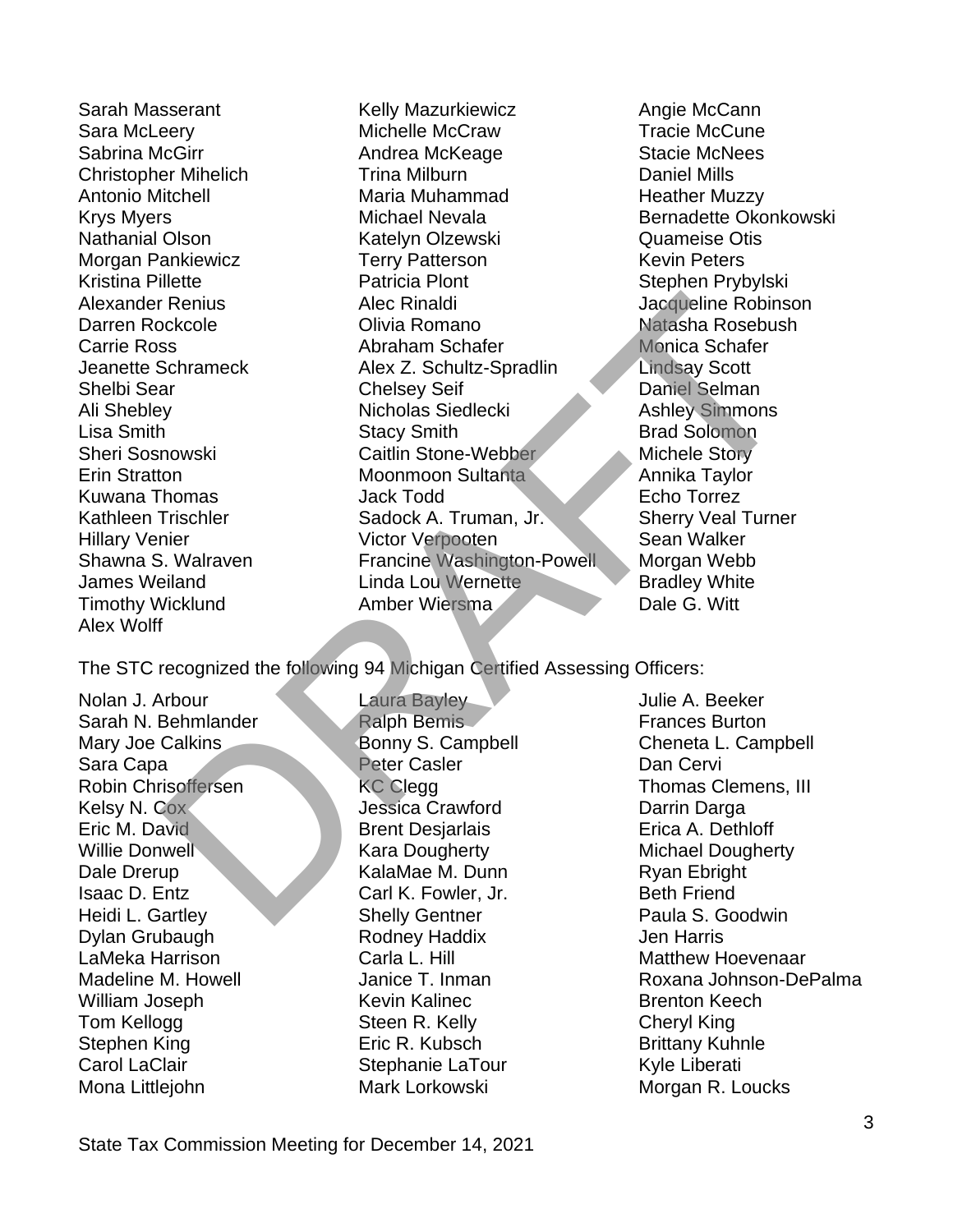Howard C. Whaley **James Whitten** Roy A. Wicht Sara Zayas

Anthony Markwort **Sheila Martin** Benjamin McCleery Monica McMichael **Dawn Meeker** Denelle Michaels Lisa Minto **Richard Mobley Richard Mobley Richard Mobley Right** Relli Navarro Seth A. O'Loughlin **Nathanial Olson Nathanial Olson** Ellen Papineau Katherine Ralston **Craig Reiter** Craig Reiter **Dan Rimpel, Jr.** Charles Russell, Jr. The Miles Schmidt Theather Schroeder Charles Russell, Jr. Sarah Shannon **Parker Skeel** Andrew Smith Samantha Sobaski Samantha Sobaski John Sorovetz Gabrielle R. Story Jene L. Urban Christine Vandenberg Charles Webster

Tyler Malek Kristyn Malkowski Kayla M. Marchington Mikyla L. Sweet Cody T. Toomey Christina Tyynismaa

The STC recognized the following 38 Michigan Advanced Assessing Officers:

Kathleen Angelo **Deborah Ballard** Chris Boggus Joseph Clark Amy Clous John Cunningham Harley Day **Mildred Gasperich** Jaikob Djerf Mildred Gasperich Benjamin Griffin **III** Judy Herald Tony Hobyak Heather Hoffman Alvin Horhn Hannah Jackson Hannah Marie Jacques Stephen Jones Janice Ketcham Angie Kurmas Chloe Macomber Dorothy Manley Richard McGrew **Jessica McLean** Nicole Merlo **Cherry Mesa Jennie Miller Thad Pepper Thad Pepper** Jacqueline Solomon Michele Tabor Michele Tabor Kelly Thueme Katie VanEenanaam-Carpenter Joseph VanHassel **Robert Van Munster** John Vaseau Rachel Wandrie Barry Wauldron Alexandria Wilkinson Sweet<br>
Cody T. Toomey<br>
Christine Vandenberg<br>
Christine Vandenberg<br>
Roy A. Wicht<br>
Roy A. Wicht<br>
Roy A. Wicht<br>
Roy A. Wicht<br>
Roy A. Wicht<br>
Midled Substant<br>
Ample Deborah Ballard<br>
Michael Chris Boggus<br>
Ample Deborah Ballard<br>

The STC recognized the following 7 Michigan Master Assessing Officers:

Kayla M. Ripley

John Baumann Keegan Bengel Allan J. Berg

Dawn M. Burek **Communist Control** Joshua P. Morgan Shalice R. Northrop

The Commission received an update from staff on the Assessor Education Programs and accepted the following summary: (Item 4 on agenda)

Michigan Certified Assessing Technician (MCAT) Program:

The MCAT Program was offered online by both outside organizations and the State at various times throughout 2021. The program will be offered through the State six times in 2022. Staff will continue to update the course materials and will reevaluate program testing protocols for 2022.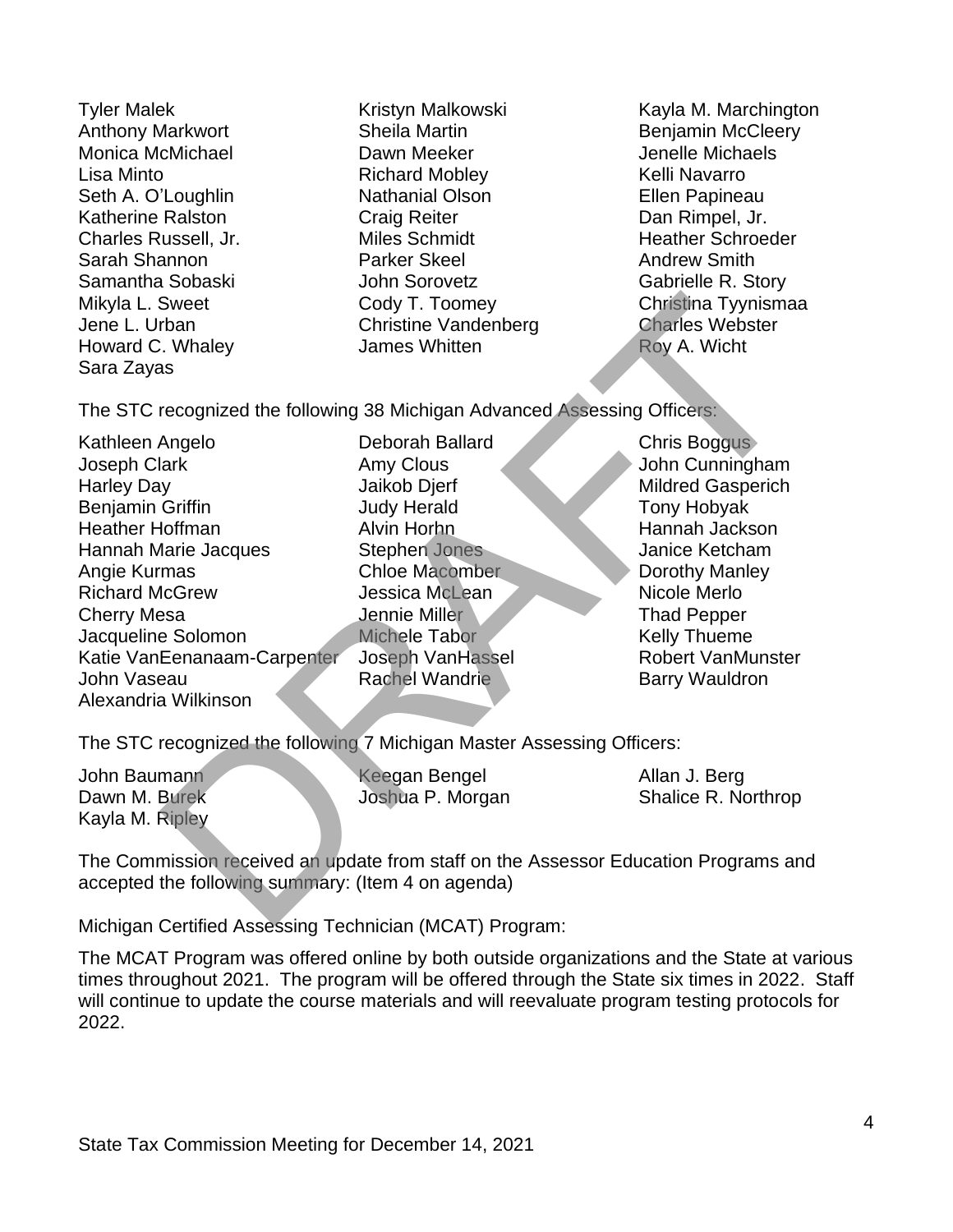Michigan Certified Assessing Officer (MCAO) Program:

MCAO Programs were offered as a 6-month online program. The January MCAO Programs were offered in Lansing, Marquette and Novi in 2021. A May Program successfully took place in Big Rapids. June Programs were again offered in Lansing, Marquette and Novi. The application period for the January 2022 classes in Lansing, Marquette and Novi was just completed with eight-five applicants. Accommodations were made for eighty-one of the eightyfive applicants. Staff will continue to update the course materials and will reevaluate program testing protocols for 2022.

Michigan Advanced Assessing Officer (MAAO) Program:

The MAAO one year online/lecture hybrid was offered in April and October of 2021. There were sixteen self-paced courses offered in 2021, including Principles of Appraising, Statistics and Basic Income courses in the Upper Peninsula. The MAAO Program will be offered both in April and October of 2022 along with the self-paced courses. Staff will continue to update the course materials and will reevaluate program testing protocols for 2022.

# Michigan Master Assessing Officer (MMAO) Program:

The MMAO Program is a comprehensive one-year program. The program begins with four sixweek classes offered in an online/hybrid format: Advanced Market, Advanced Income, Advanced Depreciation & Highest and Best Use and Final Reconciliation. Students have their first part of the two-part final exam at the end of 24 weeks and write an appraisal report. Staff will continue to update the course materials and will reevaluate program testing protocols for 2022. Advanced Assessing Officer (MAAO) Program:<br>
Done year online/lecture hybrid was offered in April and October of 2021. The<br>
Inf-paced courses offered in 2021, including Principles of Appraising, Statistics<br>
Der Pontines in

The Commission received an update from staff on the CAMA Data Standards. It was moved by Morris, supported by Davidoff, and unanimously approved to adopt the following recommendations of the CAMA Data Standards Committee: (Item 5 on agenda)

- 1. Adopt the revised State Tax Commission CAMA Data Standards dated December 14, 2021. The items that were revised include the Codes for Taxable Status, the Study Type Codes for use with forms L-4018R and L-4018P, Define Terms of Sale, and Sales Verification.
- 2. Adopt the Standards Regarding Factors, Forms, Fractions, Multipliers, Ratios, Rates and Rounding.
- 3. Maintain the CAMA Data Standards Committee consisting of representation from the assessing, equalization, and CAMA vendor community, including the chairs of the standards committees of the Michigan Assessors Association and Michigan Association of Equalization Directors.
- 4. Direct the Property Services Division staff to work with the Committee to develop additional educational opportunities for 2022.
- 5. Direct the Committee to continue research in coordination with the Michigan Assessors Association and the Michigan Association of Equalization Directors into the development of new standards for possible future implementation for assessor change reasons, adjustment change reasons, and use codes.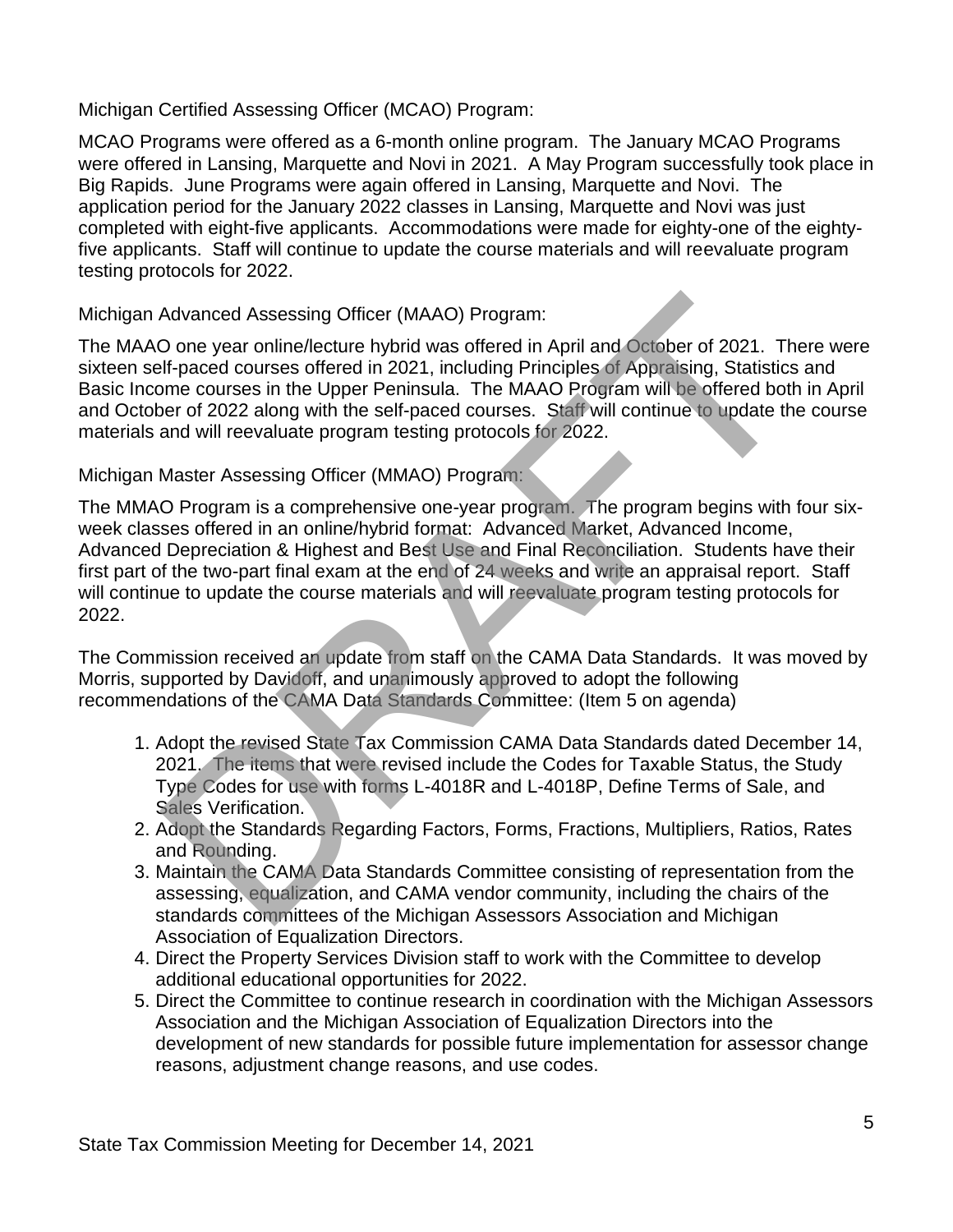- 6. Direct the Committee to conduct an annual review of the CAMA Data Standards, implementation, and education plan, receiving input and recommendation from the assessing/equalization community for changes or enhancements that will ensure that the standards continue to provide best practices that result in uniform and equitable assessment administration across the State.
- 7. Direct the Committee to provide the State Tax Commission with the results of the annual review with any recommended changes to the CAMA Data Standards.

The Commission received an update from staff on the Audit of Minimum Assessing Requirements and accepted the following summary: (Item 6 on agenda)

- 1. Of the 314 local units reviewed, 48% had perfect reviews in the assessment roll analysis portion. In late 2020, there were several adjustments made to the Poverty Guidelines statute. Local units were required to adjust their guidelines and policies before the 2021 March Board of Review. This late change caused several units to fail the Poverty Guidelines portion of the review. The percentage of perfect reviews would have been 72% if not for Poverty Guideline failures. ents and accepted the following summary: (Item 6 on agenda)<br>
Of the 314 local units reviewed, 48% had perfect reviews in the assessment<br>
analysis portion. In late 2020, there were several adjustments made to the Pudelines
- 2. The informational section, which does not require a corrective action plan from the local unit, indicated that a large majority of the units matched the local unit 4022 to the county, had proper procedures for exemptions, and were properly completing Form 4142 for PRE interest. However, 61% of the units did not provide Land Value Maps created to previous State Tax Commission specifications.
- 3. The 2021 reviews indicated passing rate improvements in most categories except for a slight decrease in ECF Determinations and a decrease in Poverty Guideline failures which are tied to the Exemption Processed failures:
	- ECF Determinations decreased from 94% to 92%
	- Land Value Determinations improved from 88% to 89%
	- Overrides and Flat Land Values improved from 91% to 96%
	- Personal Property Canvass remained at 100%
	- Small Taxpayer Exemption processing improved from 87% to 93%
	- Poverty Guidelines dropped from 93% to 68%
	- Poverty Asset Test improved from 89% to 93%
	- Exemptions Processed decreased from 89% to 79%
	- Board of Review Authority improved from 94% to 98%
	- Property Transfer Affidavit Penalty improved from 94% to 95%
- 4. Seventy-five follow up reviews were conducted on local units who still had issues remaining from previous years audits. Of those, 28 will require another follow up review in 2022.
- 5. We anticipate a total of about 58 local units will require a follow up review in 2022. Additionally, we have 16 counties scheduled for a regular AMAR review in 2022.
- 6. In 2021, the STC returned assessment rolls to 12 units and assumed the assessment roll in seven units.
- 7. Staff has started to develop new audit requirements resulting from the "Assessing Reform" legislation. The requirements of the legislation will take effect in 2022 and the new audit will be first implemented in 2023. We will continue to work with stakeholders in the development of the audit along with the local unit requirements.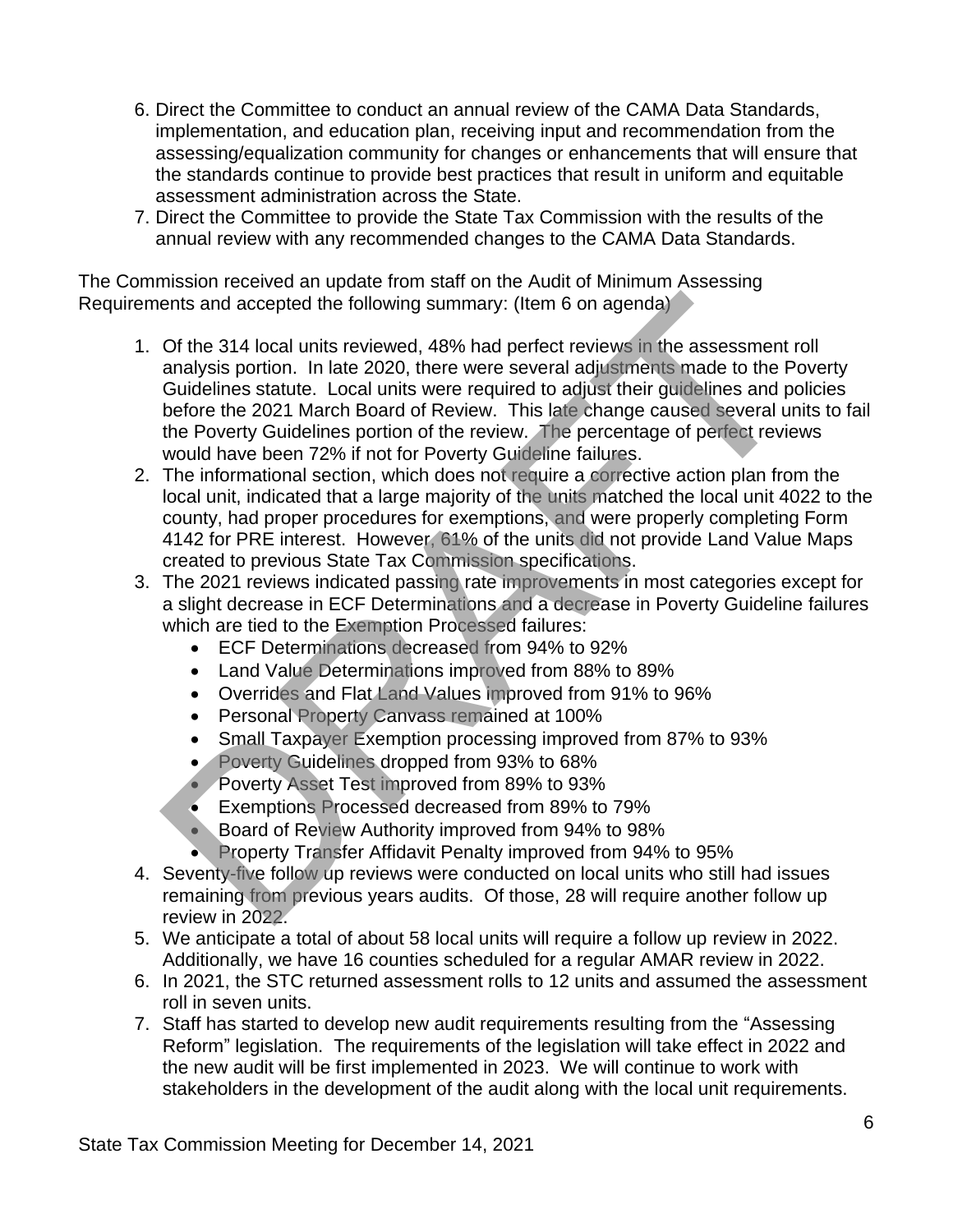During 2022, we will also continue our outreach to those units going through the current AMAR review as well as beginning to provide education on the new audit that will be implemented in 2023.

The Commission accepted to acknowledge those local units who have received a perfect score on the Audit of Minimum Assessing Requirements (AMAR) Review by providing a Certificate of Achievement to the following: (Item 7 on agenda)

### **Antrim County**

Jordan Township **Kearney Township** Mancelona Township Star Township

## **Branch County**

Algansee Township **Batavia Township** Bronson Township **Butler Township** California Township Noble Township Quincy Township Contract Communist Union Township

## **Jackson County**

Concord Township **Rives Township** Sandstone Township Waterloo Township

## **Kalkaska County**

Rapid River Township

### **Macomb County**

Armada Township Bruce Township City of Center Line Chesterfield Township Clinton Township City of East Pointe City of Fraser Harrison Township Lenox Township City of Mount Clemens City of New Baltimore Ray Township Richmond Township City of Roseville City of St. Clair Shores City of Sterling Heights City of Utica City of Warren Chestonia Township<br>
Jordan Township<br>
Mancelona Township<br>
Mancelona Township<br>
Mancelona Township<br>
Algansee Township<br>
Example Star Township<br>
Example Star Township<br>
California Township<br>
California Township<br>
California Townshi

# **Oscoda County**

Elmer Township

### **Wayne County**

City of Allen Park City of Belleville Brownstown Township Canton Charter Township City of Dearborn City of Dearborn Heights City of Flat Rock City of Garden City City of Grosse Pointe City of Grosse Pointe Farms City of Grosse Pointe Woods City of Hamtramck City of Harper Woods City of Highland Park City of Inkster City of Lincoln Park

Chestonia Township Elk Rapids Township

City of Grosse Pointe Park City of Grosse Pointe Shores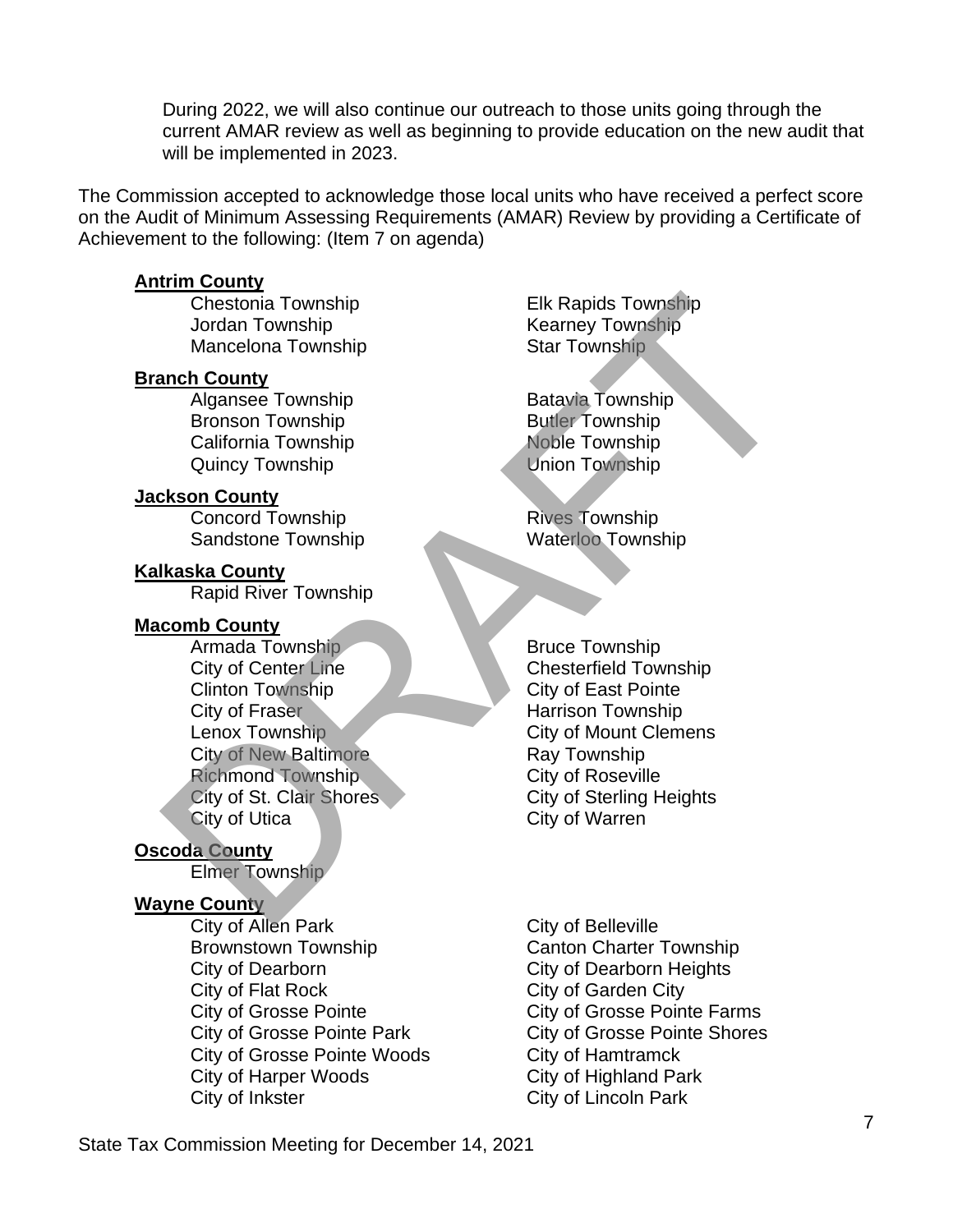City of Livonia City of Melvindale City of Northville **Plymouth Township** City of Plymouth **Redford Township** City of River Rouge City of Riverview City of Romulus City of Southgate Sumpter Township City of Taylor Van Buren Township City of Wayne City of Westland

It was moved by Morris, supported by Davidoff, and unanimously approved to adopt the revised Bulletin 13 of 2021 Property Tax and Equalization Calendar for 2022. (Item 8 on agenda)

It was moved by Davidoff, supported by Morris, and unanimously approved to adopt the revised Board of Review Questions and Answers. (Item 9 on agenda)

It was moved by Morris, supported by Davidoff, and unanimously approved to adopt the STC Policy on Virtual Board of Review Training Requirements. (Item 10 on agenda)

It was moved by Davidoff, supported by Morris, and unanimously approved to adopt the memorandum on Guidance Regarding Valuation and Assessment of Photovoltaic (Solar) Electric Generation Systems. (Item 11 on agenda)

It was moved by Morris, supported by Davidoff, and unanimously approved to adopt the Wind Turbine Reporting Form 4565 – 2022 Wind Energy System Report. (item 12 on agenda)

It was moved by Davidoff, supported by Morris, and unanimously approved to adopt the 2022 Pipeline Economic Factors and direct staff to report back at the February 15, 2022, meeting with a recommendation for a work group that will review pipeline tables and factors. (Item 13 on agenda)

It was moved by Morris, supported by Davidoff, and unanimously approved to adopt the Legislative Reports for Commercial Rehabilitation Act, Obsolete Property Rehabilitation Act and Commercial Redevelopment Act for the 2020 and 2021 Tax Years. (Item 14 on agenda)

It was moved by Davidoff, supported by Morris, and unanimously approved to adopt the official order to allow the Stipulation and Dismissal and MOAHR Order of Dismissal be accepted and entered in which Roy Kissinger shall surrender his assessor certification #R-5843 on or before January 13, 2022. Mr. Kissinger shall not act as the assessor of record for any local unit of government upon surrender of his assessor's certification. (Item 15 on agenda) wed by Morris, supported by Davidoff, and unanimously approved to adopt the<br>Sof 2021 Property Tax and Equalization Calendar for 2022. (Item 8 on agend<br>wed by Davidoff, supported by Morris, and unanimously approved to adopt

It was moved by Morris, supported by Davidoff, and unanimously approved to adopt the staff recommendation regarding the City of Livonia, Wayne County's request for approval of percentage reductions in taxable value for the poverty exemption under MCL 211.7u. (Item 16 on agenda)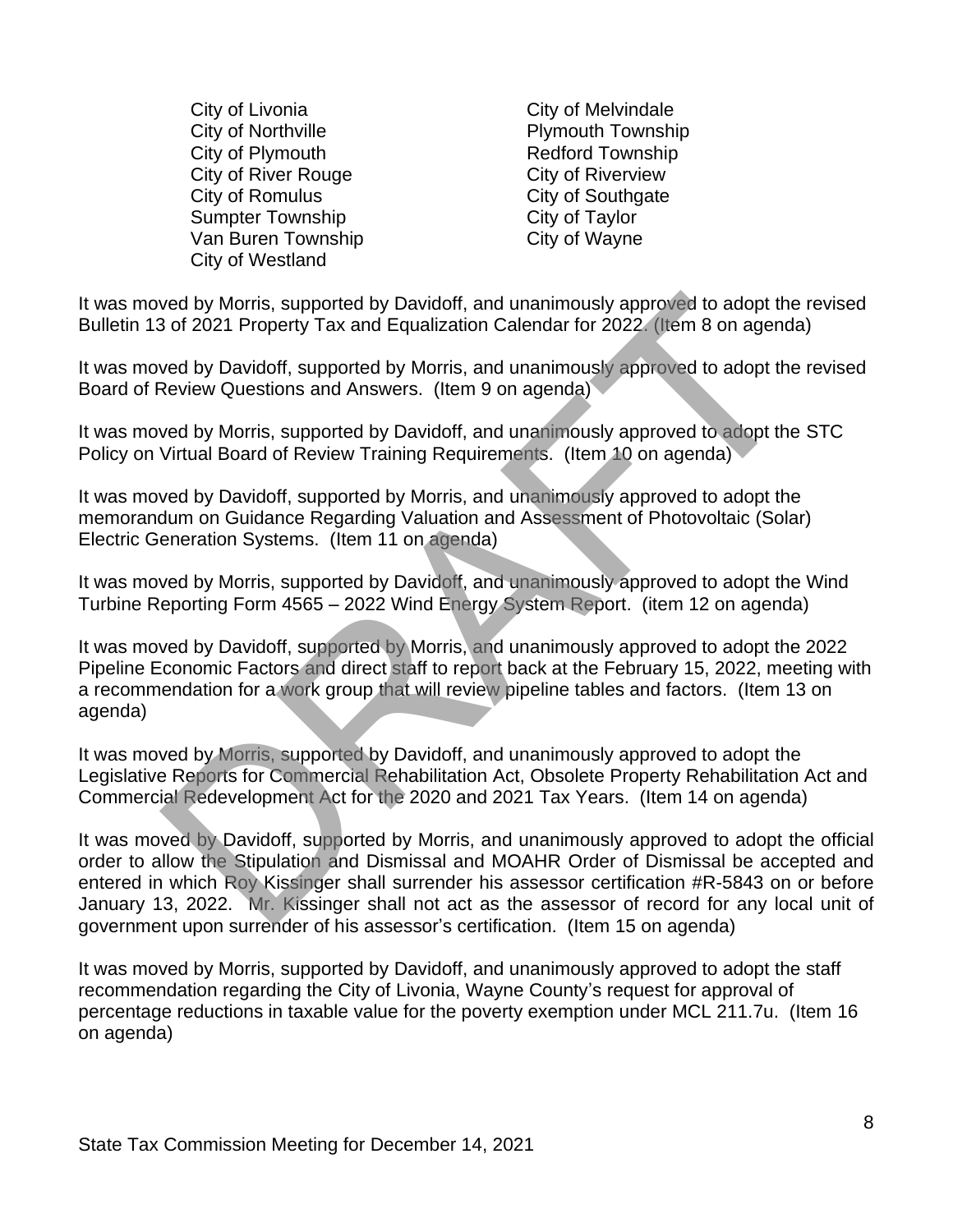It was moved by Morris, supported by Davidoff, and unanimously approved to adopt the staff recommendation on the Recertifications and New Certifications of Computerized Tax Rolls for the following: (Item 17 on agenda)

These certifications will expire on **May 1, 2024**. **Recertifications:**

## **Ontonagon County**

Interior Township

It was moved by Davidoff, supported by Morris, and unanimously approved to adopt the staff recommendation on the Recertifications and New Certifications of Computerized Assessment Rolls for the following: (Item 18 on agenda)

These certifications will expire on **May 1, 2024**.

### **New Certifications:**

## **Antrim County**

Elk Rapids Kearney Township

## **Livingston County**

Hamburg Township

### **Recertifications:**

### **Houghton County**

Torch Lake Township

It was moved by Morris, supported by Davidoff, and unanimously approved to adopt the staff recommendations on the **Special Items Exemptions Agenda**. (Item 19 on agenda) [\(Special](https://www.michigan.gov/documents/treasury/19_Exemptions_Special_Items_Agenda_742976_7.pdf)  [Items Exemptions Agenda Link\)](https://www.michigan.gov/documents/treasury/19_Exemptions_Special_Items_Agenda_742976_7.pdf) Net a by Davidoff, supported by Morris, and unanimously approved to adopt the<br>
Indiation on the Recertifications and New Certifications of Computerized Asses<br>
the following: (Item 18 on agenda)<br>
Iffications will expire on

It was moved by Morris, supported by Davidoff, and unanimously approved to adopt the staff recommendations on the **Exemptions Agenda**. (Item 20 on agenda) [\(Exemptions Agenda Link\)](https://www.michigan.gov/documents/treasury/20_Exemptions_Agenda_742977_7.pdf)

It was moved by Morris, supported by Davidoff, and unanimously approved to adopt the MCL 211.154 petitions on the **Concurrence Agenda**. (Item 21 on agenda) (Concurrence Agenda [Link\)](https://www.michigan.gov/documents/treasury/21_Concurrence_Agenda_742978_7.pdf)

At 9:24 a.m. the Commission approved to go into recess to await the 9:30 a.m. scheduled MCL 211.154 Non-Concurrence Agenda hearings.

The Commission came back into session at 9:30 a.m. for their scheduled MCL 211.154 Non-Concurrence Agenda hearings and the remaining items on their agenda.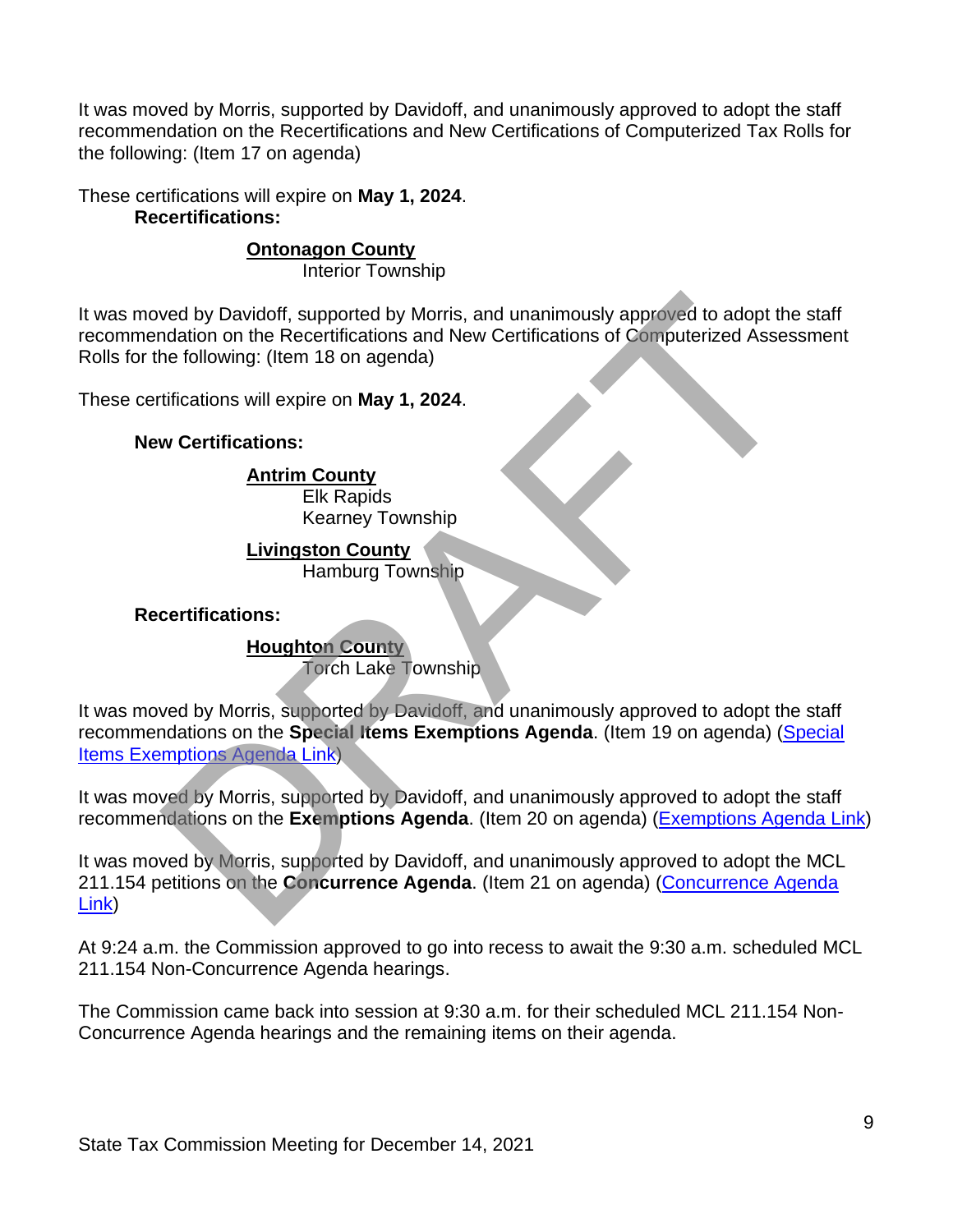It was moved by Morris, supported by Davidoff, and unanimously approved to adopt the staff recommendations on the MCL 211.154 **Special Items Agenda**. (Item 22 on agenda) [\(Special](https://www.michigan.gov/documents/treasury/22_154_Special_Items_Agenda_742979_7.pdf)  [Items Agenda Link\)](https://www.michigan.gov/documents/treasury/22_154_Special_Items_Agenda_742979_7.pdf)

It was moved by Davidoff, supported by Morris, and unanimously approved to adopt the staff recommendations on the MCL 211.154 **Non-Concurrence Agenda**. (Item 23 on agenda) [\(Non-](https://www.michigan.gov/documents/treasury/23_NonConcurrence_Agenda_742980_7.pdf)[Concurrence Agenda Link\)](https://www.michigan.gov/documents/treasury/23_NonConcurrence_Agenda_742980_7.pdf)

**Exemption Hearings** (Item 24 on agenda):

No requests were received for Administrative Hearings Regarding Air and Water Pollution Control Exemptions.

**Public Comment** (Item 25 on agenda):

No member of the public wished to speak at public comment.

## **Other Items for Discussion** (Item 26 on agenda):

Executive Director Buick stated the following: This week as part of the Equalization process, we were made aware that some irregularities for property cards in Menominee County and a variety of local units which are causing some issues for the Equalization Director. Staff are working on what I believe is a systemic issue throughout some of the local units and we need to take a deeper dive into looking at the record cards and what is actually recorded on the record cards and what are the improvements on the parcels. We found more than we are comfortable with where parcels have improvements, and they are not recorded on the record card. Staff are in the process right now of gathering the databases from all the assessors in the County to look at the issues and compare it with what the Equalization Director has done. I am making a recommendation for the Commission to order a special AMAR review of Menominee County. When the AMAR review is performed now, we are not doing the record card review as we had in the first round. In this round of AMAR reviews all of the local units passed in Menominee County, but we didn't do a record card review. Based on what we are seeing in the record cards I recommend we do a special AMAR in Menominee County with a record card review. the work of the protocol of Administrative Hearings Regarding Air and Water Polluti<br>
semptions.<br>
Summent (Item 25 on agenda):<br>
Director Buick wished to speak at public comment.<br>
The public wished to speak at public comment

It was moved by Davidoff, supported by Morris, and unanimously approved to adopt the recommendation of Executive Director Buick and order a special AMAR in Menominee County with a record card review and report back to the Commission of the findings.

Executive Director Buick stated the following: It is that time of year the Legislature is winding down and I know there are a couple of bills that are potentially going to be passed out today and sent to the Governor for approval. With that in mind I am going to request that you give staff approval to issue interim guidance between now and your February meeting. If there is any legislation that passes that requires changes just in forms or guidance before your next meeting in February. Otherwise, we would have to bring everybody back for a meeting at the beginning of January. If you give us permission to do the interim guidance and I will bring it to you at your February meeting for approval.